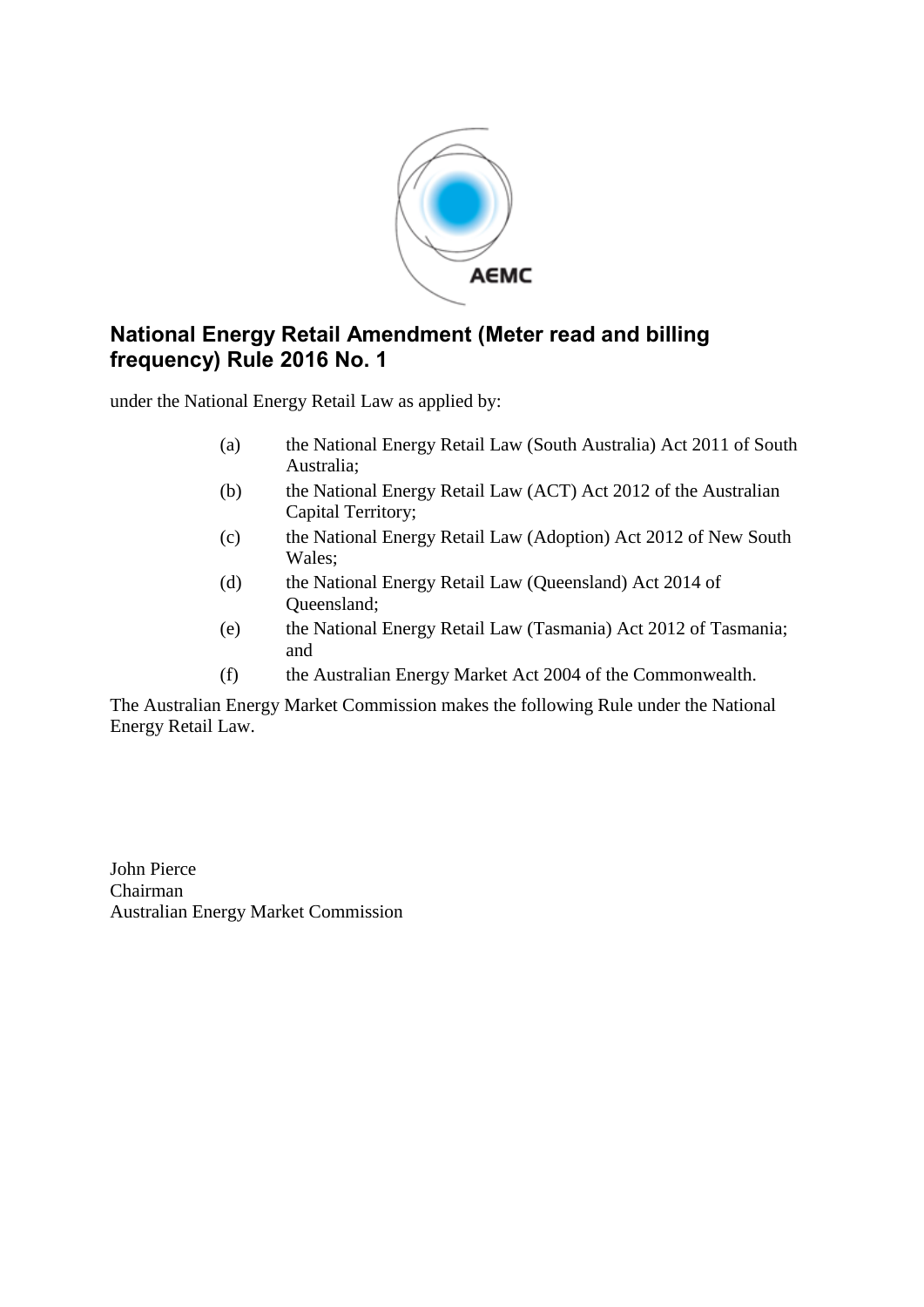#### **National Energy Retail Amendment (Meter read and billing frequency) Rule 2016 No. 1**

## **1 Title of Rule**

This Rule is the National Energy Retail Amendment (Meter read and billing frequency) Rule 2016 No. 1.

## **2 Commencement**

This Rule commences operation on 23 June 2016.

## <span id="page-1-0"></span>**3 Amendment of the National Energy Retail Rules**

The National Energy Retail Rules are amended as set out in [Schedule 1.](#page-2-0)